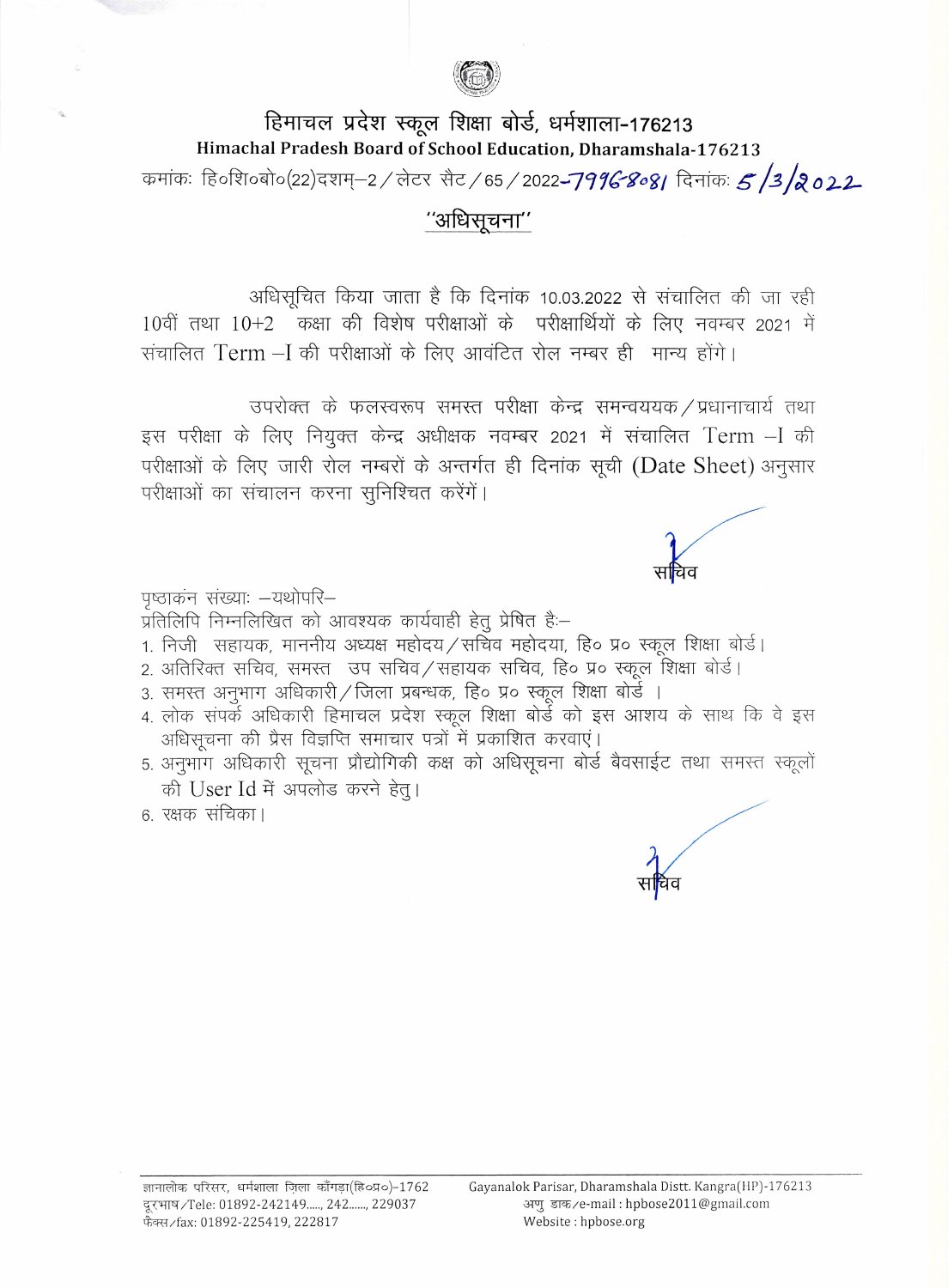| S. No.          | Roll no               | Candidate name              | <b>School name</b>                         | <b>Exam centre</b>           | <b>District</b> | Subject                                         |
|-----------------|-----------------------|-----------------------------|--------------------------------------------|------------------------------|-----------------|-------------------------------------------------|
|                 | 2211267008 Radha      |                             | <b>Gsss brehi</b>                          | (1267) Self                  | Chamba          | Math , skt                                      |
| $\overline{2}$  | 2211680017 Ritik      |                             | <b>Gsss Patlander</b>                      | $(1680)$ Self                | Hamirpur        | English, Hindi, science, Social-Science         |
| $\overline{3}$  |                       | 2211724011 Ankush Thakur    | <b>Gsss Tipper</b>                         | $(1724)$ Self                | Hamirpur        | Hindi                                           |
| 4               | 2211387034 Naju Kumar |                             | Ghs paliur                                 | Gsss Barour(1249)            | Chamba          | Social-Science, Math, Skt, Art                  |
|                 |                       |                             |                                            |                              |                 | Eng, Math, Hindi, Science, Social               |
| 5               | 2211036015 Rehrma     |                             | <b>Gsss Bharari</b>                        | 1036 (self)                  | Bilaspur        | -Science, Skt, Retail                           |
|                 |                       |                             |                                            |                              |                 |                                                 |
| 6               |                       | 2211106012 Nisha Kumari     | <b>Gsss Hatwar</b>                         | 1106(Self)                   | Bilaspur        | Eng, Math, Sci, Hindi, Social-Science, skt, Art |
| $\overline{7}$  | 2211058004 Kashish    |                             | <b>Gsss Dabbat</b>                         | 1058 (Self)                  | Bilaspur        | Eng, Math, Sci, Hindi, s.st, skt, Art           |
|                 |                       |                             |                                            |                              |                 | Eng, Math, Hindi, S.st, Science, Skt, Computer  |
| 8               | 2211185021 Ajay Kumar |                             | <b>Gsss RaghuNathpura</b>                  | 1185 (Self)                  | Bilaspur        | Science                                         |
|                 |                       |                             |                                            |                              |                 | English, Maths, Hindi, Science, Social Science, |
| 9               | 2211422049 Mridul     |                             | <b>GSSS Sarol</b>                          | 1422 (Self)                  | Chamba          | Sanskrit, Home Science                          |
|                 |                       |                             |                                            |                              |                 | English, maths, Hindi, Science, Social Science, |
| 10              |                       | 2214837011 Soniya Kumari    | <b>GHS</b> Jeora                           | 1119 S.A.K.S. GSSS Jhandutta | Bilaspur        | Sanskrit, Art.                                  |
|                 |                       |                             | SH DS MEMO, D.A.V. CONVENT SSS GUPT GANGA  |                              |                 |                                                 |
| 11              |                       | 2212026051 SONU KUMAR       | ROAD,                                      | 2026 SELF                    | <b>KANGRA</b>   | .HINDI SCIENCE, ENGLISH, SOCIAL SCIENCE         |
| 12              |                       | 2211755026 ABHINANDAN VERMA | BK PUB SSS BAGHKULJAN (JAISINGPUR)         | 2067 GSSS JAISINGHPUR        | <b>KANGRA</b>   | SOCIAL SCIENCE                                  |
| 13              |                       | 2211859016 RAVI KUMAR       | <b>GSSS BUNDLA</b>                         | <b>1859 SELF</b>             | <b>KANGRA</b>   | <b>HINDI</b>                                    |
| 14              | 2211898001 MEENU      |                             | <b>GHS DALOH</b>                           | 2208 GSSS MAJHEEN            | <b>KANGRA</b>   | SCIENCE,                                        |
| 15              |                       | 2212126011 AYUSH THAKUR     | GURUKUL PUB SCHOOL, KASBA KOTLA            | 2073 COM PR GHS JANDOUR      | <b>KANGRA</b>   | <b>SCIENCE, HINDI</b>                           |
|                 |                       |                             |                                            |                              |                 | ENGLISH, MATHS, HINDI, SOCIALSCIENCE,           |
| 16              |                       | 2212219009 AKASH THAKUR     | <b>GHS MALHANTA</b>                        | <b>2219 SELF</b>             | <b>KANGRA</b>   | SCINECE, SANSKRIT, ECONOMICS                    |
| 17              | 2213891022 Pooja Devi |                             | <b>GSSS Barag</b>                          | GSSS Barag - 3891            | <b>SMR</b>      | Math, Sanskrit, Security                        |
| 18              | 2213891041 Abhishek   |                             | <b>GSSS Barag</b>                          | GSSS Barag - 3891            | <b>SMR</b>      | Eng., S.Science                                 |
| 19              | 2213537008 Priya      |                             | <b>GSSS Ghoond</b>                         | GSSS Ghoond - 3537           | <b>SML</b>      | Mathematics, Sanskrit                           |
| 20              | 2213565005 Shreya     |                             | <b>GSSS Jauni</b>                          | GSSS Jauni - 3565            | <b>SML</b>      | CS                                              |
| 21              |                       | 2213952022 Dimple Kashyap   | <b>GSSS Galanaghat</b>                     | GSSS Galanaghat - 3952       | <b>SMR</b>      | Eng., S.Science                                 |
|                 |                       |                             |                                            |                              |                 | English, Maths, Hindi, Science, Social Science, |
| 22              |                       | 2213673016 Ankit Shakeya    | <b>GSSS Majheoti</b>                       | GSSS Majheoti - 3673         | SML             | sanskrit, Agriculture.                          |
| 23              | 2213898044 Aman       |                             | <b>GSSS Bhagani</b>                        | GSSS Bhagani - 3898          | <b>SMR</b>      | Art                                             |
| $\overline{24}$ | 2213969002 Geeta Devi |                             | AVN jakhana                                | GSSS Jakhana - 3971          | Sirmour         | Science                                         |
| 25              | 2213787005 Chanda     |                             | GSSS Sainj                                 | <b>GSSS Sainj</b>            | Shimla          | Social Science, Art, maths, Sanskrit            |
| 26              |                       | 2214019016 Suman Kumari     | <b>GHS Maina</b>                           | <b>GHS Maina</b>             | Sirmour         | English                                         |
| $\overline{27}$ | 2212841023 LOKESH     |                             | <b>GSSS BAKHROT KARSOG (2841)</b>          | 2841GSSS BAKHROT             | Mandi           | <b>MATH</b>                                     |
| 28              | 2212904041 CHIRAG     |                             | GSSS CHACHIOT(2904)                        | 2904 GSSS CHACHIOT           | Mandi           | S.SCI                                           |
| 29              | 2212403003 KASHISH    |                             | S.D PUBLIC SCHOOL SANSAR PUR TERRACE(2403) | 2007 GHS GHATTI BILWAN)      | KANGRA          | ENG, HI, MATH, SCI, S.SCI, SKT, CS              |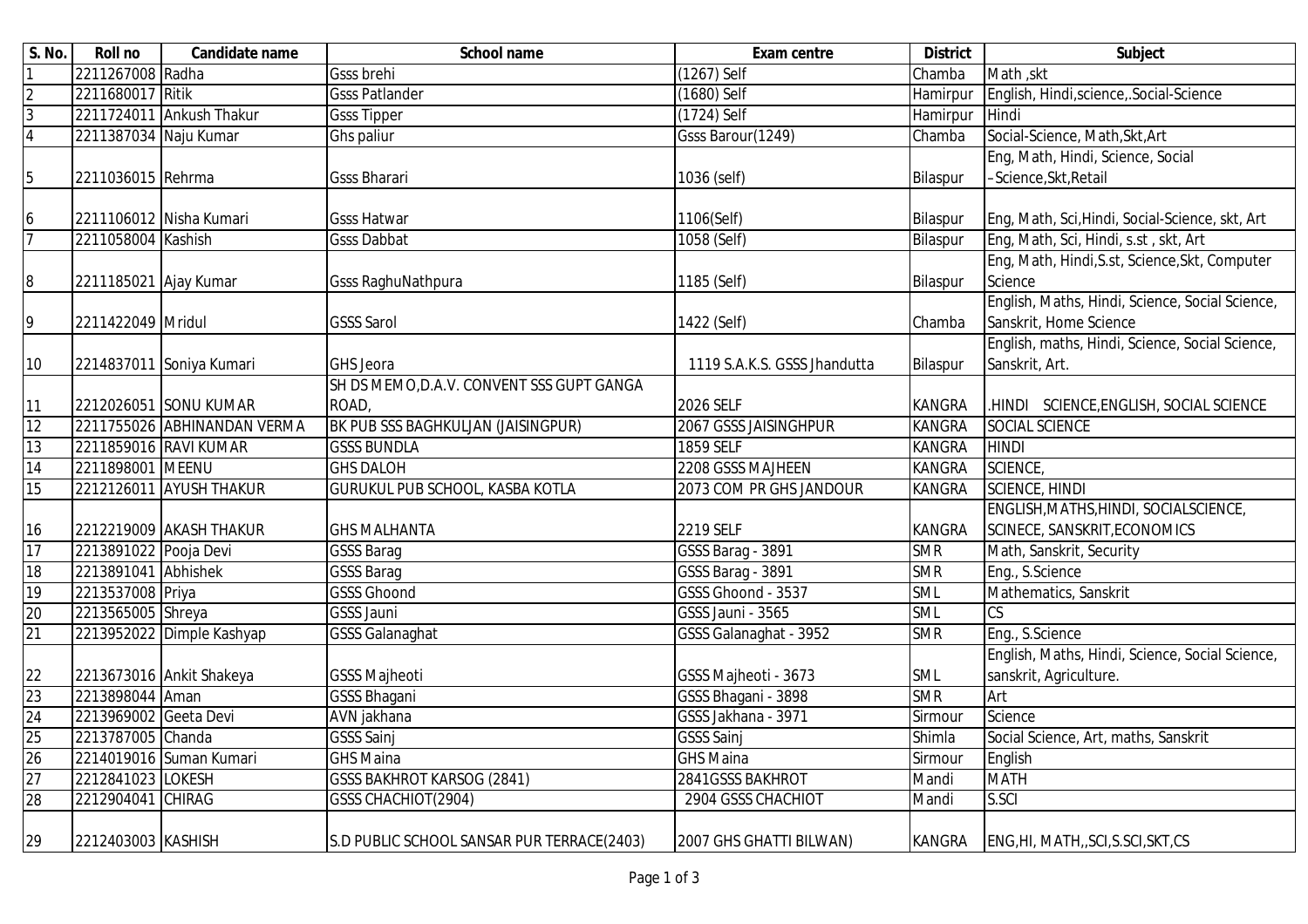| S. No. | <b>Roll no</b>           | Candidate name                  | <b>School name</b>                             | <b>Exam centre</b>               | <b>District</b> | <b>Subject</b>                                  |
|--------|--------------------------|---------------------------------|------------------------------------------------|----------------------------------|-----------------|-------------------------------------------------|
| 30     | 2213269011 SIMRAN        |                                 | CRESCENT STAR PUB SCH, RATTI(3269)             | 3186 GSSS MERAMASIT              | Mandi           | ENG, HI, MATH, SCI, S.SCI, SKT, CS              |
| 31     |                          | 2213194001 ADITI BHARDWAJ       | GSSS NABAHI(3194)                              | GSSS NABAHI(3194)                | Mandi           | ENG, HI, MATH, SCI, S.SCI, CS SKT               |
| 32     |                          | 2213194030 ANSHUL KUMAR         | GSSS NABAHI(3194)                              | GSSS NABAHI(3194)                | Mandi           | <b>ART</b>                                      |
|        |                          |                                 |                                                | 4148 - BADDI - GOVT SR SEC       |                 |                                                 |
| 33     | 2214148069 Karan kumar   |                                 | GSSS Baddi -4148                               | SCHOOL - Solan                   | Solan           | Hindi, Eng, maths Science, Sst, Skt, Healthcare |
|        |                          |                                 |                                                |                                  |                 |                                                 |
|        |                          |                                 | 4196-Daya shankar Sen. Sec School Daddi Bhola  | 4196 - DADDI BHOLA - DAYA        |                 |                                                 |
| 34     | 2214196002 Anjali Kumari |                                 | Nalagarh                                       | SHANKAR PUBLIC SCHOOL - Solan    | Solan           | Hindi                                           |
|        |                          |                                 |                                                | 4497 - KOTLA KALAN - GOVT SR SEC |                 |                                                 |
| 35     | 2214497019 Ajay Singh    |                                 | GSSS Kotla Kalan (4497)                        | SCHOOL - Una                     | Una             | Hindi, Eng, maths Science, Sst, Skt, Art        |
|        |                          |                                 |                                                | 4139 - ARKI - GOVT BOYS SR SEC   |                 |                                                 |
| 36     |                          | 2214139028 Manish Vishwakarma   | 4139 - ARKI - GOVT BOYS SR SEC SCHOOL - Solan  | SCHOOL - Solan                   | Solan           | Hindi, Eng, maths Science, Sst, Skt, Automotive |
|        |                          |                                 | The Presidium world Smart and Techno School    | 4541 - NEHRIAN - S.V.N. SR. SEC. |                 |                                                 |
| 37     |                          | 2215243006 Bhavesh Thakur       | Chowki Maniyar                                 | SCHOOL - Una                     | Una             | English                                         |
|        |                          |                                 |                                                | 4376- GOVT SR SEC SCHOOL -       |                 |                                                 |
| 38     |                          | 2214376059 Krish Choudhary      | GSSS Andoura (4376)                            | Andoura-Una                      | Una             | Eng., Sst, CS,. Math, Skt                       |
|        |                          |                                 |                                                | 4233 - GULLERWALA - GOVT SR SEC  |                 |                                                 |
| 39     | 2214233079 Dharmender    |                                 | 4233 - GULLERWALA - GOVT SR SEC SCHOOL - Solan | SCHOOL - Solan                   | Solan           | Hindi, Eng, maths Science, Sst, Skt, CS         |
|        |                          |                                 |                                                | 4348 - SAUR - GOVT SR SEC        |                 |                                                 |
| 40     | 2215073016 Vishal Kumar  |                                 | GHS KOHU(5073)                                 | SCHOOL - Solan                   | Solan           | <b>Maths</b>                                    |
|        |                          |                                 |                                                | 4286 - LODHIMAJRA - GOVT SR SEC  |                 |                                                 |
| 41     | 2214286021 Trisha Devi   |                                 | 4286 - LODHIMAJRA - GOVT SR SEC SCHOOL - Solan | SCHOOL - Solan                   | Solan           | <b>Computer Science</b>                         |
|        |                          |                                 |                                                | 4485-KALRUHI--                   |                 |                                                 |
| 42     |                          | 2214485007 Phool Kumari         | GSSS Kalruhi (4485)                            | GOVT.SR.SEC.SCHOOL - Una         | Una             | Hindi, Eng maths Science, Sst, Skt, CS          |
|        |                          |                                 |                                                | 4233 - GULLERWALA - GOVT SR SEC  |                 |                                                 |
| 43     | 2214233033 Priti Kumari  |                                 | <b>GSSS GULLERWALA (4233)</b>                  | SCHOOL - Solan                   | Solan           | <b>Maths</b>                                    |
|        |                          |                                 |                                                | 4233 - GULLERWALA - GOVT SR SEC  |                 |                                                 |
| 44     |                          | 2214233044 Sarita chandravanshi | GSSS GULLERWALA (4233)                         | SCHOOL - Solan                   | Solan           | Hindi, Eng maths Science, Sst, Skt, ITEs        |
|        |                          |                                 |                                                | 4233 - GULLERWALA - GOVT SR SEC  |                 |                                                 |
| 45     |                          | 2214233046 Savita chandravanshi | GSSS Gullerwala (4233)                         | SCHOOL - Solan                   | Solan           | Hindi, Eng maths Science, Sst, Skt, ITEs        |
|        |                          |                                 |                                                | 1628 - KOT - GOVT SR SEC SCHOOL  |                 |                                                 |
| 46     | 2211628016 Riya          |                                 | GSSS Kot Hamirpur (1628)                       | Hamirpur                         | Hamirpur        | Hindi, Science                                  |
|        |                          |                                 |                                                | 1628 - KOT - GOVT SR SEC SCHOOL  |                 |                                                 |
| 47     | 2211628026 Devsaran      |                                 | GSSS Kot Hamirpur (1628)                       | Hamirpur                         | Hamirpur        | Hindi, Science                                  |
|        |                          |                                 |                                                | 1531 - CHORU - GOVT SR SEC       |                 | English, Maths, Hindi, S.St, Science, Sanskrit, |
| 48     | 2211531006 Komal         |                                 | <b>GSSS Choru Hamirpur (1531)</b>              | SCHOOL - Hamirpur                | Hamirpur        | C.S.                                            |